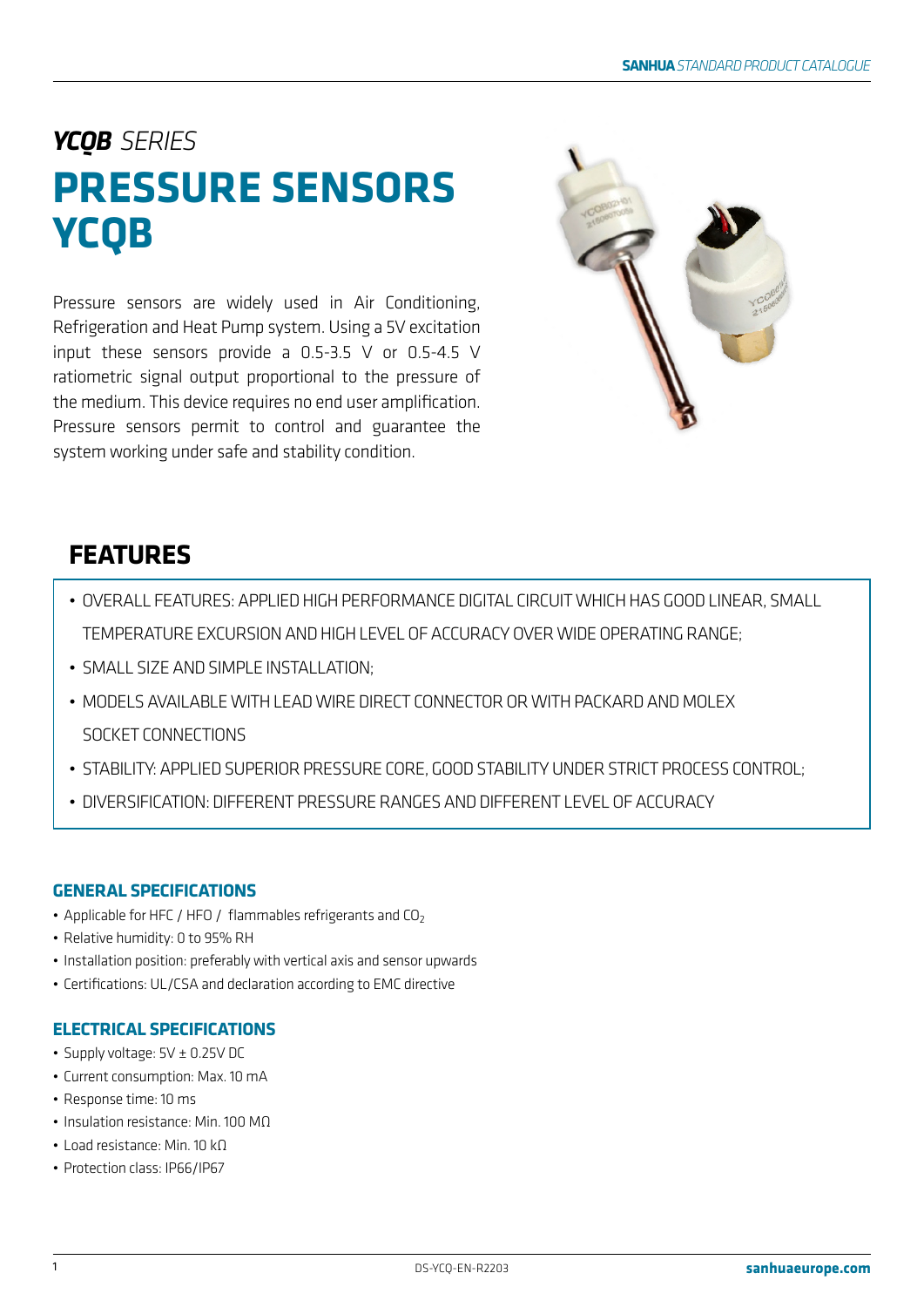

# **MODEL DESIGNATION**

| <b>YCO</b> | B | 02 |  | <b>XXXX</b> | $YCQ =$ Pressure Transmitter              |
|------------|---|----|--|-------------|-------------------------------------------|
| YCO        | в | 02 |  | <b>XXXX</b> | $B =$ Voltage output / C = Current Output |
|            | B | 02 |  |             | Pressure range                            |
|            |   |    |  | <b>XXXX</b> | 01 : between 0 and 10 bar                 |
|            |   |    |  |             | 02: between 0 and 20 bar                  |
| YCO        |   |    |  |             | 03 : between 0 and 30 bar                 |
|            |   |    |  |             | 04 : between 0 and 40 bar                 |
|            |   |    |  |             | $05:$ between 0 and 50 bar                |
| YCO        | B | 02 |  | <b>XXXX</b> | $L =$ Thread / H= Solder                  |
| <b>YCO</b> | B | 02 |  | <b>XXXX</b> | Digits for additional information         |

# **GENERAL CHARACTERISTICS**

*YCQB with 0.5 to 3.5V output signal*

|                   | Output signal = $0.5$ to $3.5V$ (compatible with Sanhua controller = SEC) |                   |                          |                                |                                 |                 |                        |  |
|-------------------|---------------------------------------------------------------------------|-------------------|--------------------------|--------------------------------|---------------------------------|-----------------|------------------------|--|
| <b>Model Name</b> | Part<br><b>Number</b>                                                     | Solder/<br>Flare* | <b>Pressure</b><br>range | <b>Max Working</b><br>pressure | <b>Electrical</b><br>connection | <b>Accuracy</b> | <b>Medium</b><br>Temp. |  |
|                   |                                                                           |                   | [bar]                    | [bar]                          | <b>Type</b>                     | O <sub>0</sub>  | $^{\circ}$ C           |  |
| YCQB02H01         | 10185004702                                                               |                   | $0 - 20$                 | 52,5                           | $2m$ wires $+XHP$               | $±2\%$ FS       | $-30/120$              |  |
| YCQB02H01-01      | 10185001502                                                               |                   | $0 - 20$                 | 52,5                           | $2m$ wires $+XHP$               | $±0,8%$ FS      | $-40/120$              |  |
| YCQB02H18-1       | 10185015402                                                               | Solder            | $0 - 20$                 | 52,5                           | 4.9m wires +XHP                 | $±0,8%$ FS      | $-40/120$              |  |
| YCQB03H05         | 10185046602                                                               |                   | $0 - 30$                 | 75                             | $2m$ wires $+XHP$               | $±0,8%$ FS      | $-40/120$              |  |
| YCOB05H01         | 10185004802                                                               |                   | $0 - 50$                 | 75                             | $2m$ wires $+XHP$               | $±2%$ FS        | $-30/120$              |  |
| YCQB02L12-1       | 10185015502                                                               |                   | $0 - 20$                 | 52,5                           | $2m$ wires $+XHP$               | $±0,8%$ FS      | $-40/120$              |  |
| YCQB02L28-1       | 10185015602                                                               | Flare             | $0 - 20$                 | 52,5                           | $4.9m$ wires $+XHP$             | $±0,8%$ FS      | $-40/120$              |  |
| YCQB03L156        | 10185046302                                                               |                   | $0 - 30$                 | 75                             | $2m$ wires $+XHP$               | $±0,8%$ FS      | $-40/120$              |  |

**\* Flare** = 7/16-20UNF-2B connector **/ Solder** = ¼" connector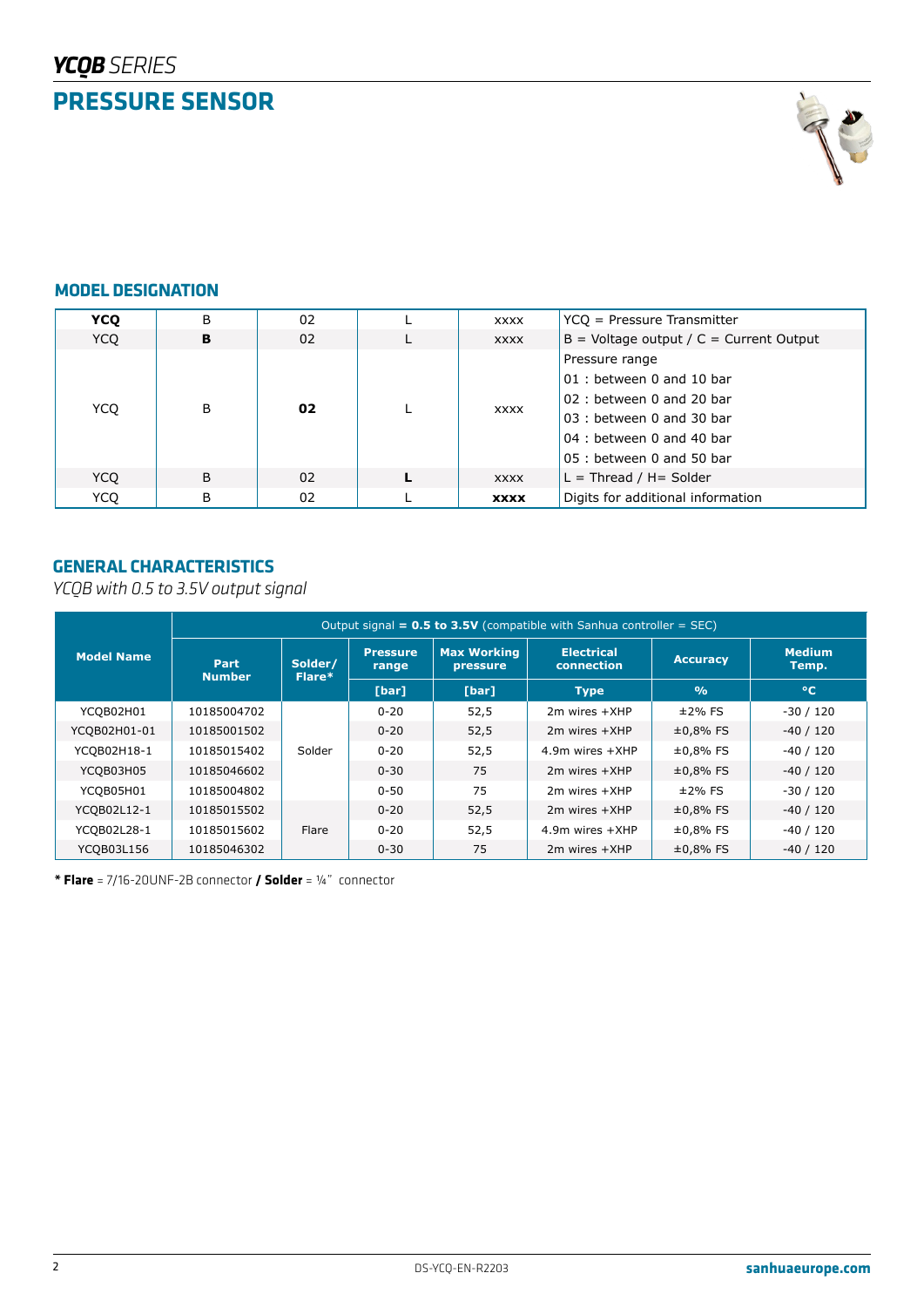

*YCQB with 0.5 to 4.5V output signal*

|                   | Output signal $= 0.5$ to 4.5V |               |                       |                                |                                 |                 |                        |  |  |  |
|-------------------|-------------------------------|---------------|-----------------------|--------------------------------|---------------------------------|-----------------|------------------------|--|--|--|
| <b>Model Name</b> | Part<br><b>Number</b>         | Solder/Flare* | <b>Pressure range</b> | <b>Max Working</b><br>pressure | <b>Electrical</b><br>connection | <b>Accuracy</b> | <b>Medium</b><br>Temp. |  |  |  |
|                   |                               |               | [bar]                 | [bar]                          | <b>Type</b>                     | $\frac{0}{0}$   | $^{\circ}$ C           |  |  |  |
| YCQB02H50         | 10185004502                   |               | $0 - 13.8$            | 52,5                           | Packard                         | $±2\%$ FS       | $-30/120$              |  |  |  |
| YCQB04H50         | 10185004602                   | Solder        | $0 - 34.5$            | 75                             | Packard                         | $±2\%$ FS       | $-30/120$              |  |  |  |
| YCQB03H06         | 10185046502                   |               | $0 - 30$              | 75                             | $2m$ wires $+XHP$               | $±0,8%$ FS      | $-40/120$              |  |  |  |
| YCQB05H11         | 10185046102                   |               | $0 - 50$              | 75                             | 2m wires +XHP                   | $±2\%$ FS       | $-40/150$              |  |  |  |
| YCQB02L01         | 10185004902                   |               | $0 - 20$              | 52,5                           | $2m$ wires $+XHP$               | $±2\%$ FS       | $-30/120$              |  |  |  |
| YCQB02L01-01      | 10185001402                   |               | $0 - 20$              | 52,5                           | 2m wires +XHP                   | $±0,8%$ FS      | $-40/120$              |  |  |  |
| YCQB03L18         | 10185046402                   |               | $0 - 30$              | 75                             | $2m$ wires $+XHP$               | $±0,8%$ FS      | $-40/120$              |  |  |  |
| YCQB05L01         | 10185007002                   |               | $0 - 46$              | 75                             | 2m wires +XHP                   | $±2\%$ FS       | $-30/120$              |  |  |  |
| YCQB05L63         | 10185046002                   |               | $0 - 50$              | 75                             | 2m wires +XHP                   | $±2\%$ FS       | $-40/150$              |  |  |  |
| YCQB01L50         | 10185015702                   |               | $-1 - 9.3$            | 52,5                           | Packard                         | $±2\%$ FS       | $-30/130$              |  |  |  |
| YCQB02L50         | 10185004002                   |               | $0 - 13.8$            | 52,5                           | Packard                         | $±1\%$ FS       | $-30/120$              |  |  |  |
| YCQB02L51         | 10185014102                   | Flare         | $0 - 17.2$            | 52,5                           | Packard                         | $±1\%$ FS       | $-30/120$              |  |  |  |
| YCQB03L157        | 10185046202                   |               | $0 - 30$              | 75                             | Packard                         | $±0,8%$ FS      | $-40/120$              |  |  |  |
| YCQB04L50         | 10185004202                   |               | $0 - 34.5$            | 52,5                           | Packard                         | $±1\%$ FS       | $-30/120$              |  |  |  |
| YCQB05L50         | 10185004302                   |               | $0 - 46$              | 75                             | Packard                         | $±1\%$ FS       | $-30/120$              |  |  |  |
| YCQB05L53         | 10185013402                   |               | $0 - 45$              | 75                             | Packard                         | $±2\%$ FS       | $-30/130$              |  |  |  |
| YCQB05L161        | 10185045902                   |               | $0 - 50$              | 75                             | Packard                         | $±2\%$ FS       | $-40/150$              |  |  |  |
| YCQB02L100        | 10185009102                   |               | $0 - 20$              | 52,5                           | Molex                           | $±2\%$ FS       | $-30/120$              |  |  |  |
| YCQB05L100        | 10185009202                   |               | $0 - 46$              | 75                             | Molex                           | $±1\%$ FS       | $-30/120$              |  |  |  |

**Note:**  \* **Flare** = 7/16-20UNF-2B connector / **Solder** = ¼" connector



# *YCQB for High pressure use - G ¼*

| <b>Model Name</b> | U11         | <b>Pressure range</b> | <b>Max Working</b><br>pressure | <b>Electrical</b><br>connection | <b>Cable length</b> | <b>Output</b><br>signal | <b>Medium</b><br>Temp. |
|-------------------|-------------|-----------------------|--------------------------------|---------------------------------|---------------------|-------------------------|------------------------|
|                   |             | [bar]                 | [bar]                          | <b>Type</b>                     | [m]                 | <b>TVDC1</b>            | $\circ$ C              |
| YCQB15L01         | 10185030302 | $0 - 150$             | 225                            | XHP                             |                     | $0.5$ to 4.5            | $-30/+85$              |
| YCQB09L02*        | 10185044102 | $0 - 90$              | 225                            | <b>XHP</b>                      |                     | $0.5$ to 3.5            | $-40/+40$              |

**Note:**  \* suitable with Sanhua superheat controller SEC61.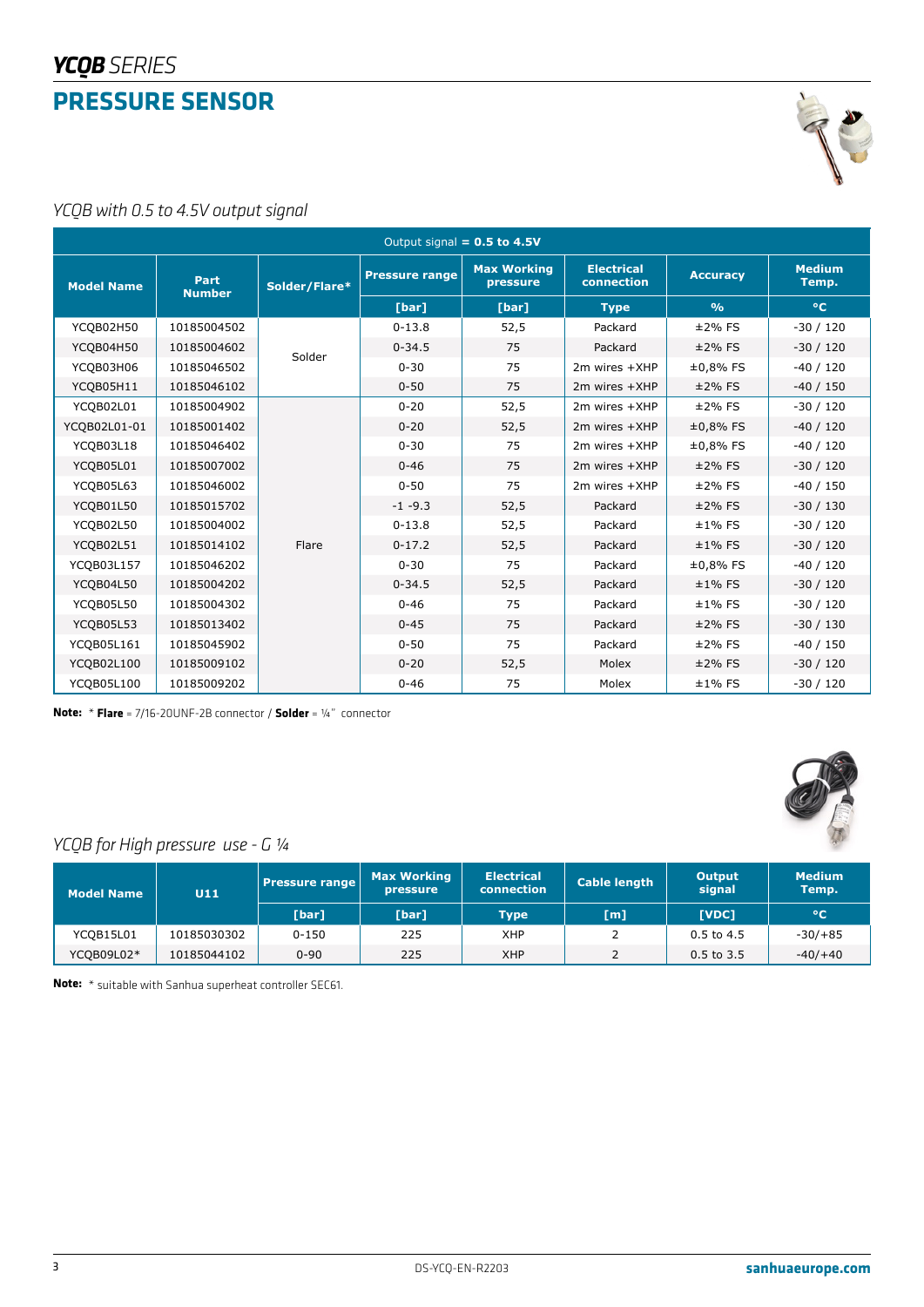

#### *YCQB for water use*

Suitable with pure water and water + glycol till 50%.

| Output signal = $0.5$ to $4.5V$ |                       |               |                                                         |       |                                        |                     |                        |  |
|---------------------------------|-----------------------|---------------|---------------------------------------------------------|-------|----------------------------------------|---------------------|------------------------|--|
| <b>Model Name</b>               | Part<br><b>Number</b> | Solder/Flare* | <b>Max Working</b><br><b>Pressure range</b><br>pressure |       | <b>Electrical</b><br><b>connection</b> | <b>Cable length</b> | <b>Medium</b><br>Temp. |  |
|                                 |                       |               | [bar]                                                   | [bar] | <b>Type</b>                            | [m]                 | $^{\circ}$ C           |  |
| YCQB01L503                      | 10185042702           | Flare         | $0 - 10$                                                | 52.5  | <b>XHP</b>                             |                     | $-30/+100$             |  |

**\*Flare** = 7/16-20UNF-2B connector

**Note:**  1) Signal span: VFS=FS (Full Scale) = VA(pr) - VA0

- 2) Accuracy measured within the temperature ranges shown in Table 1:
	- Included Nonlinearity (L) and pressure hysteresis. The Nonlinearity is the deviation of the real sensor characteristic VA = f(p) from the ideal straight line. It can be approximated by a polynomial of second order, with the maximum at px = pr / 2.

The equation to calculate the nonlinearity is:  $L = (VA(px) - VAO) / (VA(pr) - VAO) - px / pr$ 

- 3) Response Time: delay between a pressure change (10 to 90% pr) and the corresponding signal output change (10 to 90% FS)
- 4) Insulation Resistance measured with rated voltage: 500 VDC

For other connection types (M12, M16…) please contact your Sanhua local representative.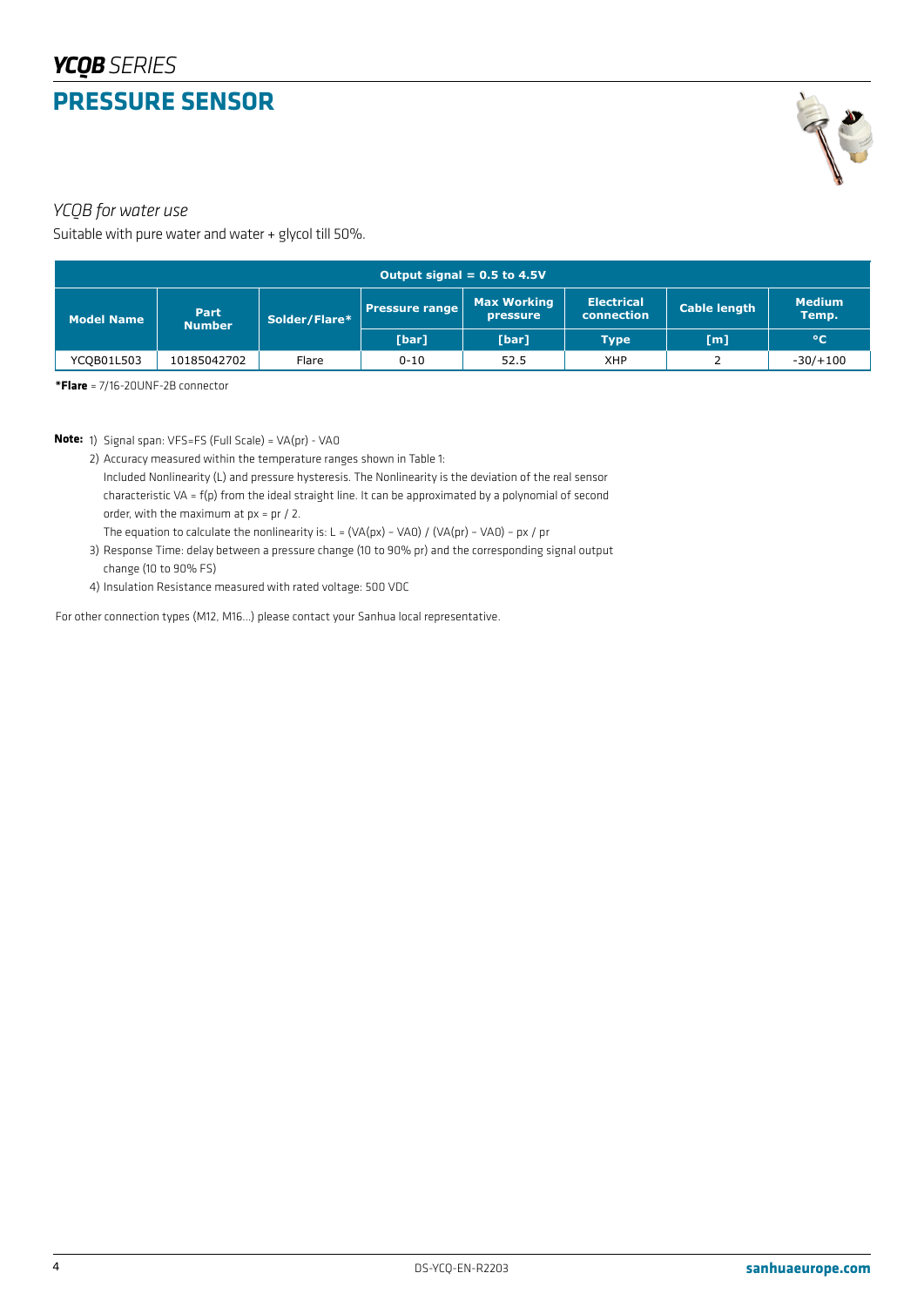# *YCQBSERIES* **PRESSURE SENSOR**

#### **DIMENSIONS**



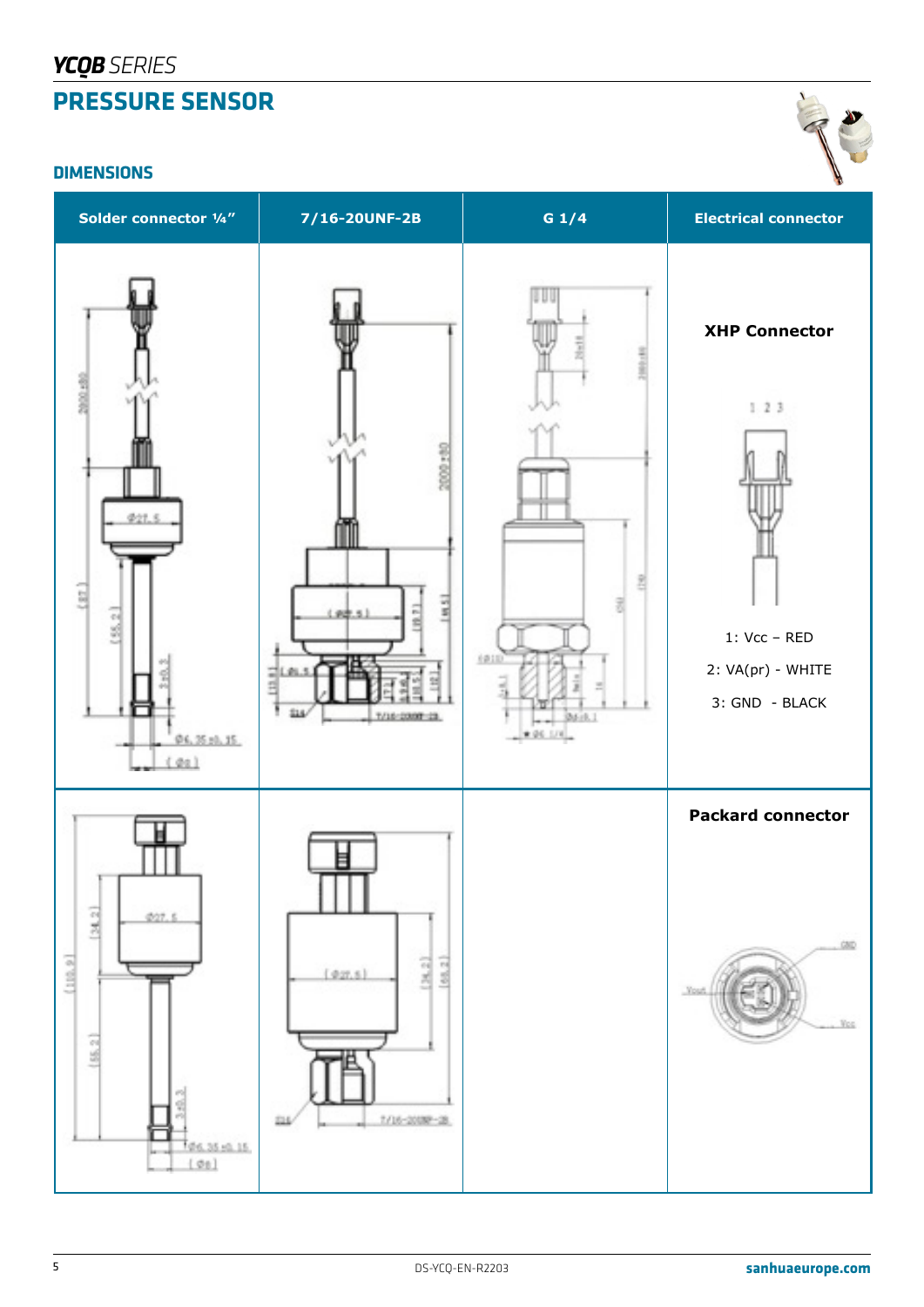#### **DIMENSIONS**

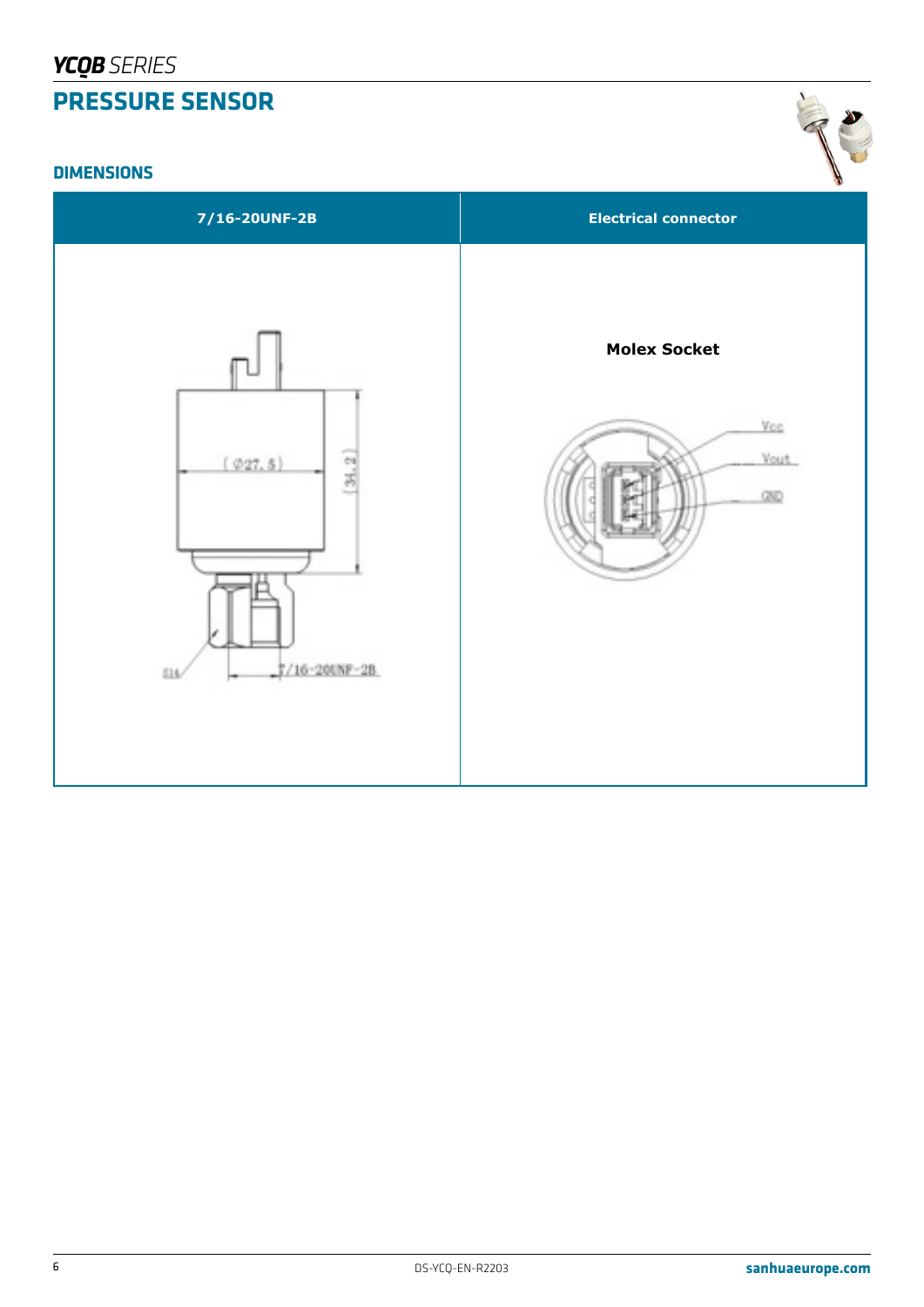# *YCQC SERIES* **PRESSURE SENSOR YCQC**

Pressure sensors are widely used in Air Conditioning, Refrigeration and Heat Pump system. YCQC pressure sensor uses a DC 10-30V excitation input to provide a 4-20 mA signal output proportional to the pressure of the medium. This device requires no end user amplification. Pressure sensors permit to control and guarantee the system working under safe and stability condition.



# **FEATURES**

- OVERALL FEATURES: APPLIED HIGH PERFORMANCE DIGITAL CIRCUIT WHICH HAS GOOD LINEAR, SMALL TEMPERATURE EXCURSION AND HIGH LEVEL OF ACCURACY OVER WIDE OPERATING RANGE
- SMALL SIZE AND SIMPLE INSTALLATION; MODELS AVAILABLE WITH PACKARD CONNECTOR OR WIRES
- STABILITY: APPLIED SUPERIOR PRESSURE CORE, GOOD STABILITY UNDER STRICT PROCESS CONTROL

# **GENERAL SPECIFICATIONS**

- Applicable for R32 and others HFC/HFO refrigerants
- Relative humidity: 0 to 95% RH
- Installation position: preferably with vertical axis and sensor upwards
- Certifications: declarations according to EMC & PED directives

# **ELECTRICAL SPECIFICATIONS**

- Supply voltage: from 10V to 30V DC
- Rated output signal: from 4 to 20 mA
- Voltage dependency : < 0,05% FS/10 V
- Current Limitation (linear output signal up to 1.5 x rated range) : 28 mA
- Signal Span  $(V_{FS})$ : 16 V
- Insulation resistance: Min. 100 MΩ
- Protection class: IP65/IP66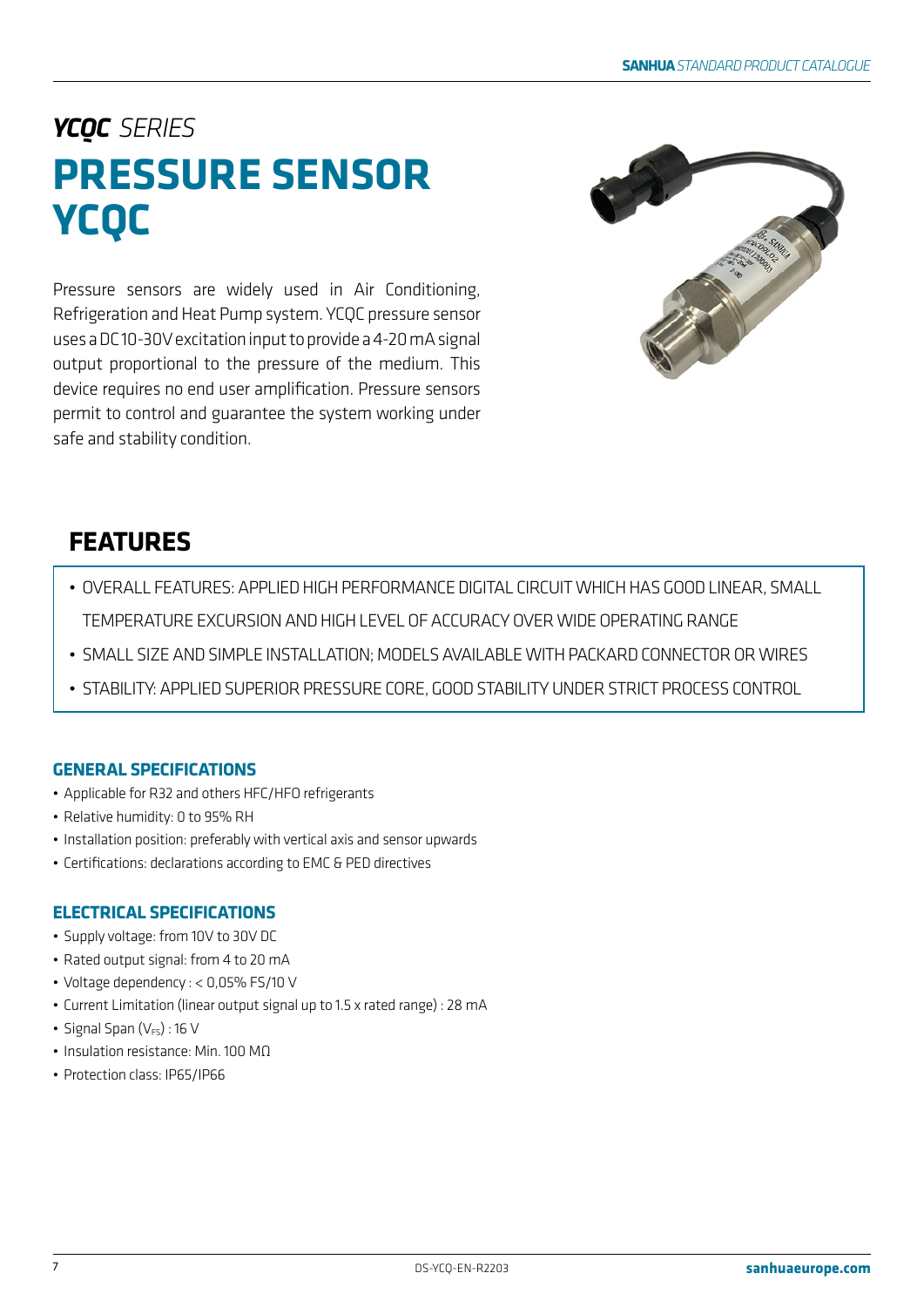# **PRESSURE SENSOR**



*YCQC with 4-20mA signal output*

|                   | Output signal = $4 - 20mA$   |               |                       |                                |                                        |                 |                        |  |  |  |
|-------------------|------------------------------|---------------|-----------------------|--------------------------------|----------------------------------------|-----------------|------------------------|--|--|--|
| <b>Model Name</b> | <b>Part</b><br><b>Number</b> | Solder/Flare* | <b>Pressure range</b> | <b>Max Working</b><br>pressure | <b>Electrical</b><br><b>connection</b> | <b>Accuracy</b> | <b>Medium</b><br>Temp. |  |  |  |
|                   |                              |               | [bar]                 | [bar]                          | Type,                                  | O <sub>0</sub>  | $^{\circ}$ C           |  |  |  |
| YCQC03L04         | 10185011002                  |               | $0 - 30$              | 75                             | Hirschmann                             | $±0,8%$ FS      | 40/80                  |  |  |  |
| YCQC01L13         | 10185015202                  |               | $-0.5-7$              | 52.5                           | Packard                                | $±0,8%$ FS      | $-40/80$               |  |  |  |
| YCQC02L18         | 10185017102                  |               | $-1-12$               | 52.5                           | Packard                                | $±0,8%$ FS      | $-40/80$               |  |  |  |
| YCQC03L05         | 10185009302                  | Flare         | $0 - 30$              | 75                             | Packard                                | $±0,5%$ FS      | $-40/80$               |  |  |  |
| YCQC03L06 1       | 10185009402                  |               | $0 - 30$              | 75                             | Packard                                | $±0.5%$ FS      | $-40/80$               |  |  |  |
| YCQC03L11         | 10185014402                  |               | $0 - 30$              | 75                             | Packard                                | $±0,8%$ FS      | $-40/80$               |  |  |  |
| YCQC05L09         | 10185015302                  |               | $0 - 44.8$            | 75                             | Packard                                | $±0,8%$ FS      | $-40/80$               |  |  |  |
| YCQC05L25         | 10185047002                  |               | $0 - 50$              | 75                             | Packard                                | $±0,8%$ FS      | $-40/150$              |  |  |  |

**\* Flare** = 7/16-20UNF-2B connector **/ Solder** = ¼" connector

1 Model with 7/16-20 UNF-A (Male), others are 7/16UNF-B (Female)

# *YCQC with G 3/8A connector*

| Output signal = $4 - 20mA$ |                       |                                                                                                   |       |             |                 |                        |  |  |
|----------------------------|-----------------------|---------------------------------------------------------------------------------------------------|-------|-------------|-----------------|------------------------|--|--|
| <b>Model Name</b>          | Part<br><b>Number</b> | <b>Max Working</b><br><b>Electrical</b><br><b>Pressure range</b><br><b>connection</b><br>pressure |       |             | <b>Accuracy</b> | <b>Medium</b><br>Temp. |  |  |
|                            |                       | [bar]                                                                                             | [bar] | <b>Type</b> | O <sub>0</sub>  | $^{\circ}$ C           |  |  |
| YCQC02L04                  | 10185009902           | $-1 - 12$                                                                                         | 52.5  | Hirschmann  | $±0,8%$ FS      | $-40/80$               |  |  |
| YCQC02L05                  | 10185009802           | $-1 - 20$                                                                                         | 52.5  | Hirschmann  | $±0,8%$ FS      | $-40/80$               |  |  |



# *YCQC for High pressure use*

| Output signal = $4 - 20mA$ |                       |                                   |                |                                |                                 |                        |  |  |
|----------------------------|-----------------------|-----------------------------------|----------------|--------------------------------|---------------------------------|------------------------|--|--|
| <b>Model Name</b>          | Part<br><b>Number</b> | <b>Mechanical con-</b><br>nection | Pressure range | <b>Max Working</b><br>pressure | <b>Electrical</b><br>connection | <b>Medium</b><br>Temp. |  |  |
|                            |                       |                                   | [bar]          | [bar]                          | <b>Type</b>                     | $^{\circ}$ C           |  |  |
| YCQC15L02                  | 10185042302           | G 1/4                             | 0-150          | 225                            | Packard $+10$ cm                | $-20/100$              |  |  |
| YCQC09L02*                 | 10185042402           | Flare                             | $0 - 90$       | 135                            | Packard $+10$ cm                | $-20/100$              |  |  |

**\***: suitable with Sanhua superheat controller SEC61.

# *YCQC for water use*

Suitable with pure water and water + glycol till 50%.

| Output signal = $4 - 20mA$ |                       |                    |                |                                |                                                                  |           |  |
|----------------------------|-----------------------|--------------------|----------------|--------------------------------|------------------------------------------------------------------|-----------|--|
| <b>Model Name</b>          | Part<br><b>Number</b> | Solder /<br>Flare* | Pressure range | <b>Max Working</b><br>pressure | <b>Electrical</b><br><b>Medium</b><br><b>connection</b><br>Temp. |           |  |
|                            |                       |                    | [bar]          | [bar]                          | Type                                                             | $\circ$ C |  |
| YCQC01L501                 | 10185036002           | Flare              | $-0.8 - 7$     | 52.5                           | Packard                                                          | $-40/80$  |  |

**\*Flare** = 7/16-20UNF-2B connector

**Note:** 1) Signal span: VFS=FS (Full Scale) = VA(pr) - VAO

2) Insulation Resistance measured with rated voltage: 500 VDC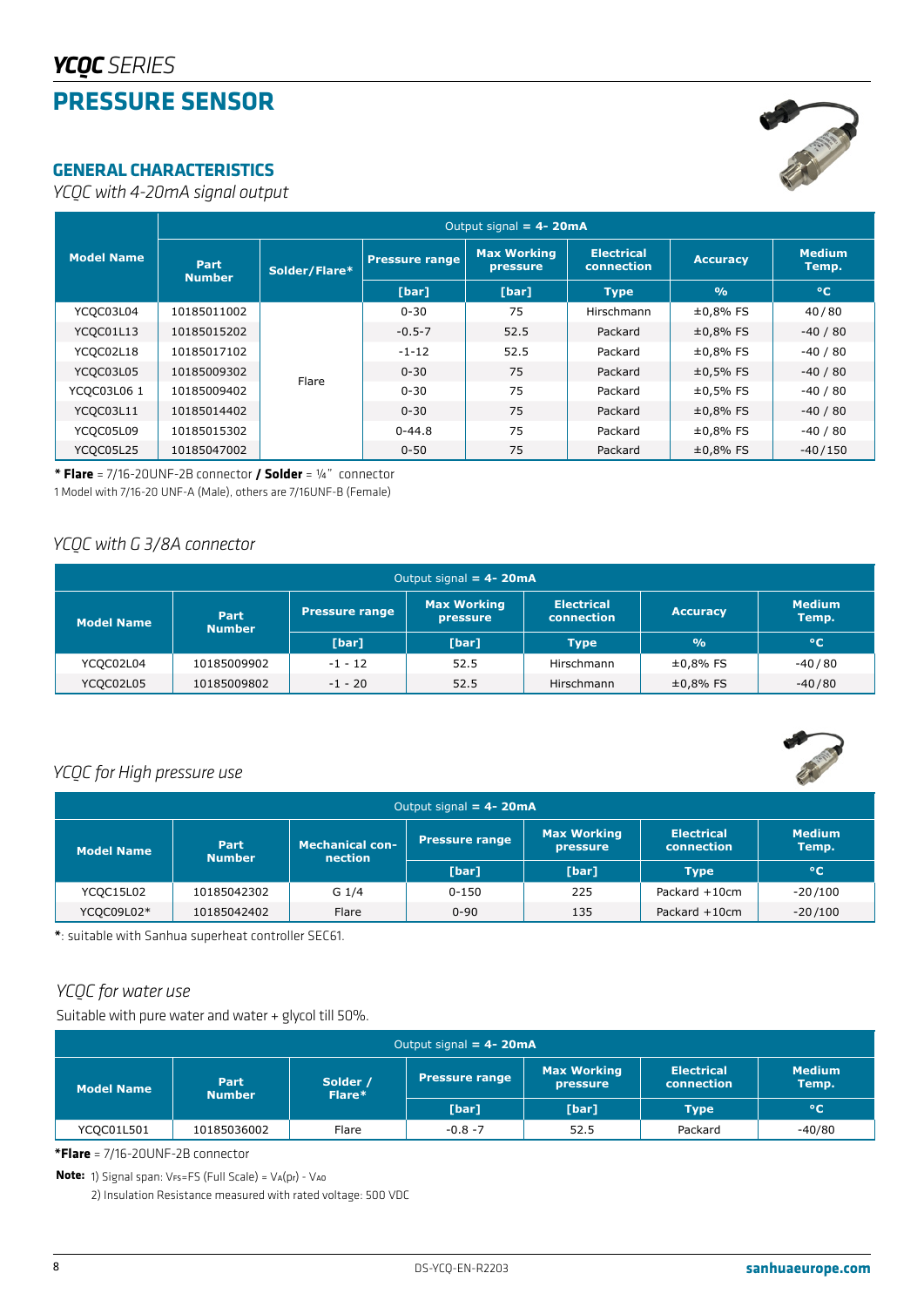

### **DIMENSIONS**

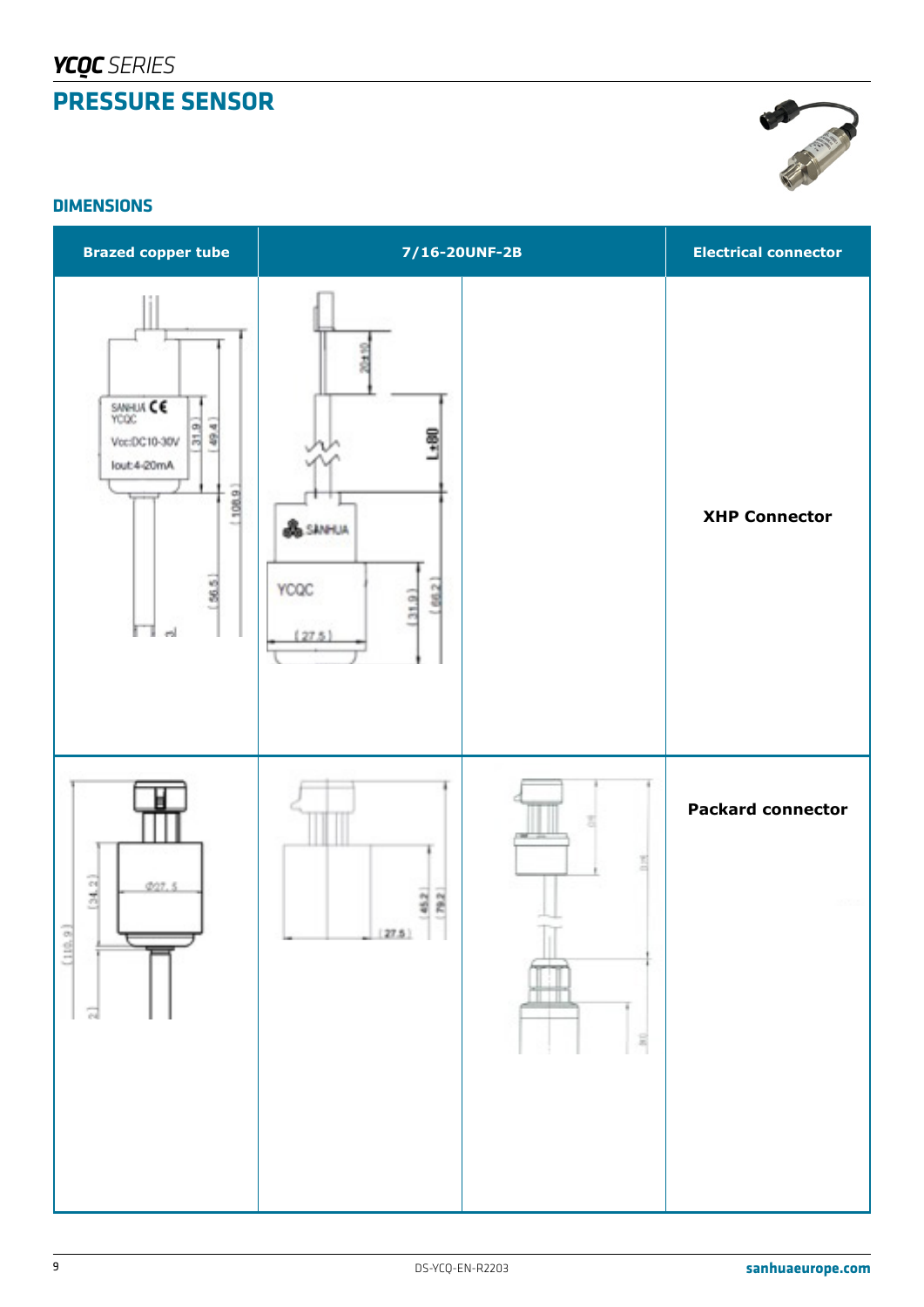

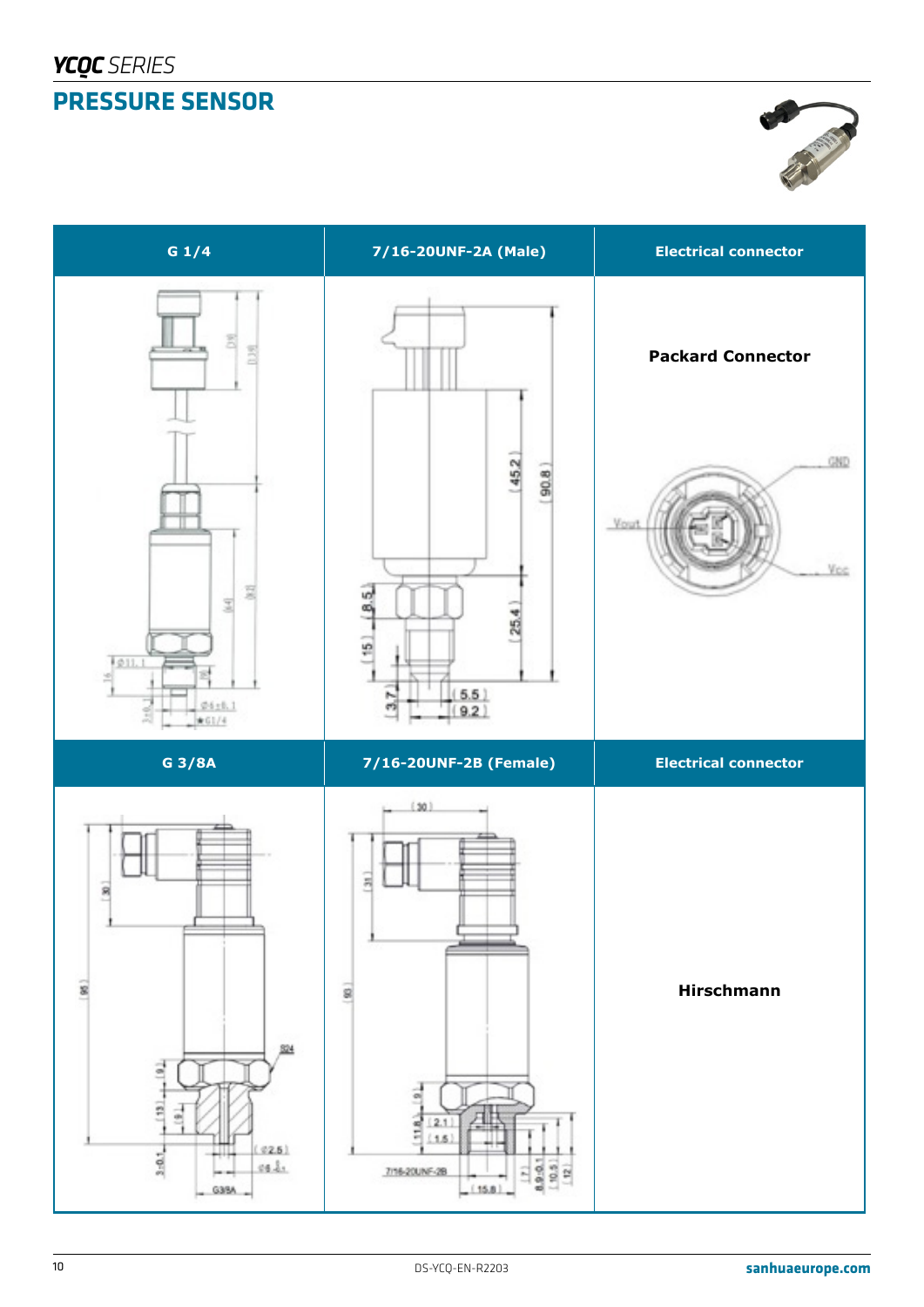

#### **OPERATING TEMPERATURES**



| <b>Maxi Medium</b><br><b>Temperature</b> | <b>Ambient</b><br>Distance "A"<br><b>Temperature</b> |                      | <b>Distance "B"</b><br><b>Flare</b> | <b>Distance "B"</b><br><b>Brazed</b> |  |
|------------------------------------------|------------------------------------------------------|----------------------|-------------------------------------|--------------------------------------|--|
| [°C]                                     | [°C]                                                 | $\lceil$ mm $\rceil$ | [mm]                                | [mm]                                 |  |
| 150                                      | 60                                                   | >30                  | 40                                  | 70                                   |  |

# **ACCESSORIES**

Packard Cables IP 55 with 3 wires

| <b>Model Name</b> | <b>Part Number</b> | <b>Connector Type</b> | <b>Total Cable Length</b> | <b>Terminal</b> |
|-------------------|--------------------|-----------------------|---------------------------|-----------------|
| YCQB02-013051     | 20185014302        | Packard               | 1500 mm                   | Lead Wires      |
| YCQB02-013052     | 20185013102        | Packard               | 5000 mm                   | Lead Wires      |

**Note:** For usage with YCQC models, don't connect the white wire.